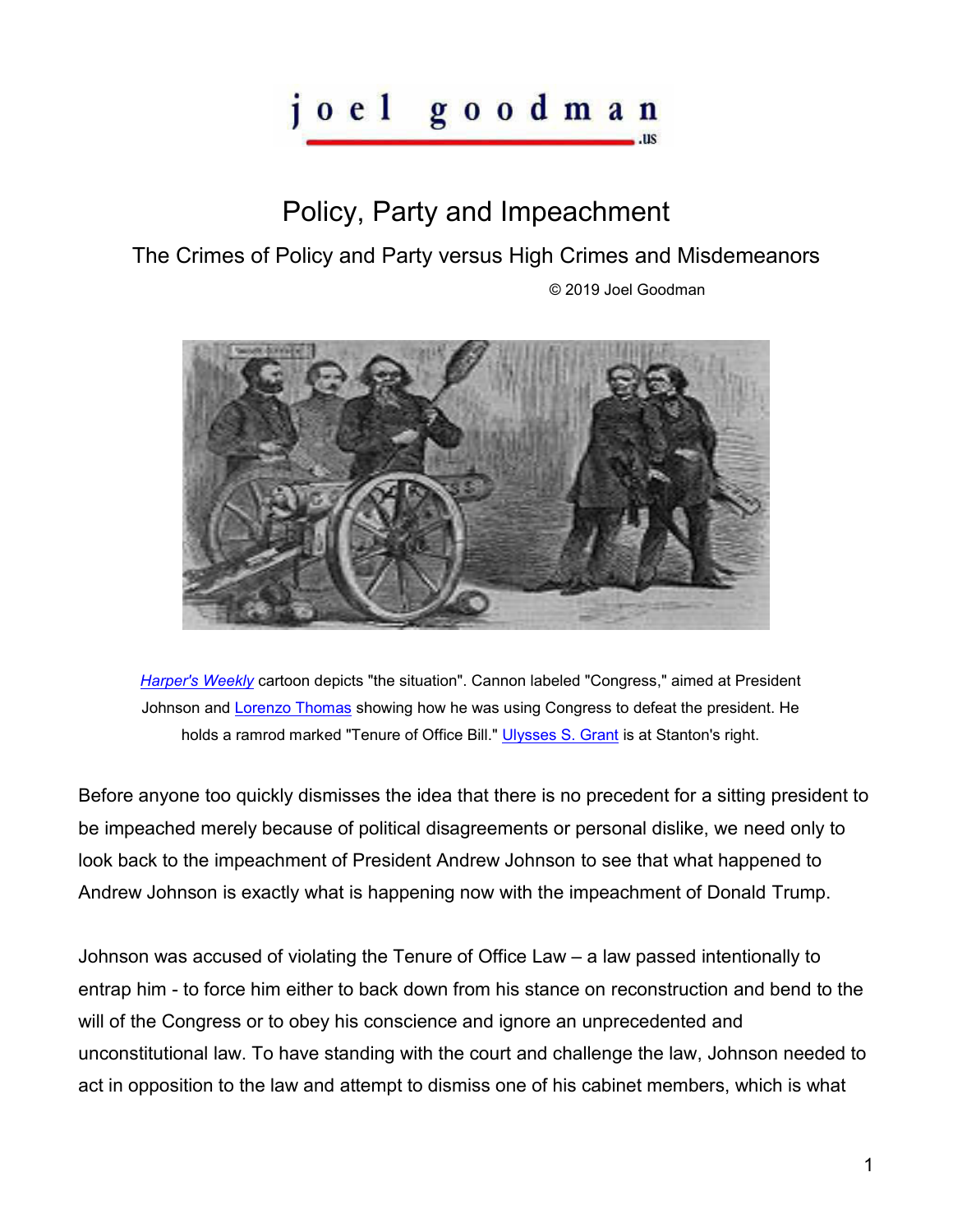the law was created to prevent. His crime was his attempt to dismiss one of his cabinet members and bring the case before the courts.

Like the charges laid against President Trump, the charges laid against Johnson had nothing to do with the reasons behind Johnson's impeachment. At its essence, Johnson was impeached because of Congressional opposition to his policy on Reconstruction; and as much because he had the temerity to blatantly criticize his Congressional opponents with clear and visceral rhetoric. In colloquial terms, those who opposed him didn't like his style. They thought he was vulgar, much as those who dislike Mr. Trump claim Trump is vulgar. Of course, any quantification of Trump's vulgarity depends upon how you judge Trump's continually being called a "liar, Nazi, anti-Semite, traitor, Mafia Boss, morally unfit, Hitler, Russian agent, illegitimate President, misogynist, incompetent, faker..." - relative to Trump occasionally calling someone a liar or stupid, or using some other boorish personalization. In fact, there is no comparison in degree between the continual epithets and outright demeaning insults thrown at the President and the sarcastic barbs he tosses back. Still, it is the perception created by the media that seems to mold much of the opinion about him that is held by much of the public. It was no different for Andrew Johnson. The antagonistic media did what they could to disparage him in the minds of the public.

But, putting aside the sophomoric rhetoric, the larger question today is whether or not Speaker of the House Nancy Pelosi is aware of the fact that she is creating a scenario much too reminiscent of the impeachment of President Andrew Johnson in 1868 - one of the darkest events in American History; or even if she cares.

At its core, the Johnson Impeachment, like today's march to impeachment, was based on "policy and party" rather than actual High Crimes and Misdemeanors. Like today's march to impeachment the House was lined up almost along Party lines and impeachment lacked bipartisan support, which one would assume would exist if the impeachment were truly based on deeds so malignant as to warrant the President being removed from office. In today's march to impeachment it is disagreement over the policies President Trump advocates versus the policies preferred by Progressive / Globalist oriented bureaucrats, Democratic Congress people and Leftist sycophant media. In fact, almost all of what has been testified to in the House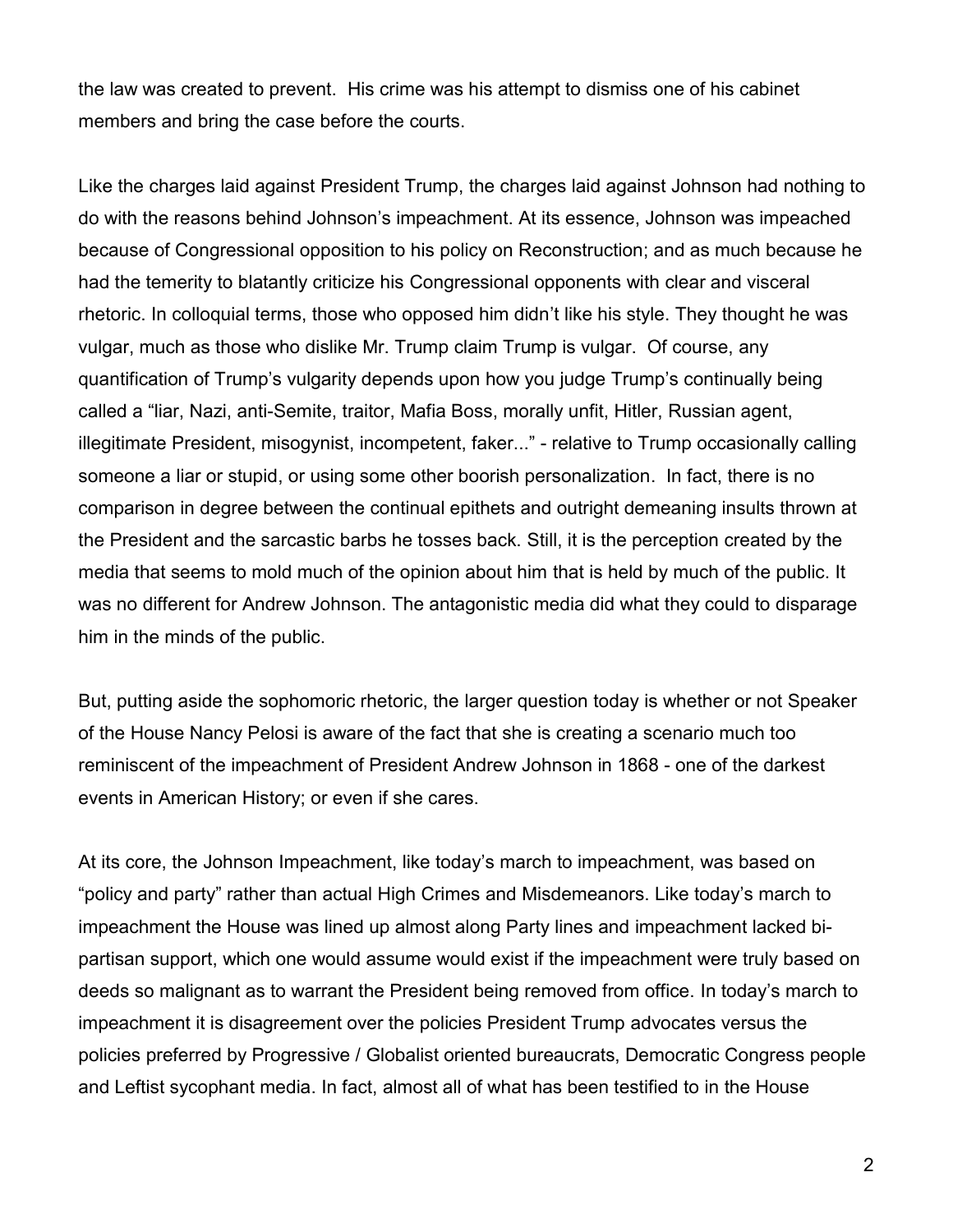impeachment hearings of President Trump are policy opinions from Trump subordinates, which differ from Trump's opinions – and those disagreements are being portrayed as crimes.

Underlying this impeachment and also underlaid the impeachment of Andrew Johnson is a tremendous dislike for the man, and for political positions that each held before assuming office – and continued to hold once in office. Like Trump, Johnson wasn't one of the boys. Johnson gave little ground on those positions he held as a Senator before assuming the role of Vice President, and then President. Trump's crime is that he is actually doing what few if any presidents have ever done – fulfilling his campaign promises, rather than allowing the existing bureaucratic status quo to limit him.

It was no different in 1868. Johnson's "crime" was that he was intent upon following Lincoln's magnanimous policy towards the South, which, at its core, consisted of a desire for a speedy and magnanimous reconstruction.

The focus on slavery came late for Lincoln. Lincoln's focus during the War was to put the Union back together as quickly as possible - he subordinated the issue of former slaves' civil rights to a speedy reconstruction. Regardless of the issuance of the Emancipation Proclamation, which Lincoln issued as Commander in Chief of the Military, the issue of the abolition of slavery was not yet formalized. Lincoln's focus on a speedy reconstruction was the same focus that Johnson held when he ascended to the White House.

Johnson's other "crime" was that he believed in a limited central government and ending the Federal (military) presence in the former Confederacy as soon as possible.

Andrew Johnson's policies were initially supported by most Northerners, including most Republicans. Early on, there was no consensus as to what rights former slaves should receive along with Emancipation. It was the group known as the [Radical Republicans](https://en.wikipedia.org/wiki/Radical_Republicans) who demanded that the rights promised in the **Declaration of Independence** be extended to include those men who were former slaves. A political power struggle was in the offing. This was a time when Women's suffrage was still generations away. For many the idea of universal voting was not a burning issue and therefore the idea of freed slaves having the vote was as much politically motivated as altruistically motivated.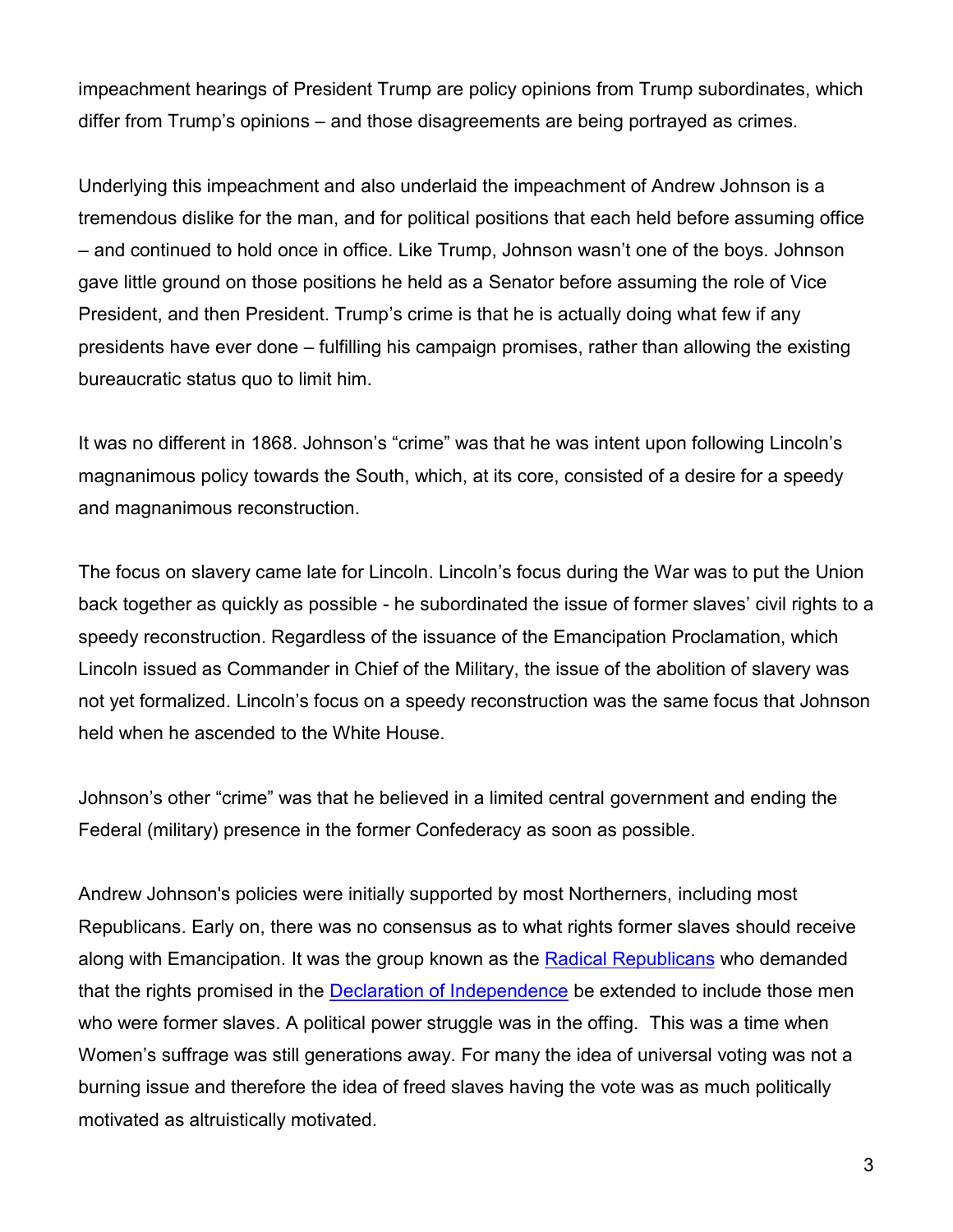In pursuit of defeating the secession, Lincoln sought military victory almost at any cost; yet even before the War ended, in 1863, he developed a plan that he felt would be best to bring about reconciliation between the Union and the Confederacy in the quickest way possible.

As stated by Lincoln in his second Inaugural Address March 04, 1865, a mere month before his murder,

*"With malice toward none, with charity for all, with firmness in the right as God gives us to see the right, let us strive on to finish the work we are in, to bind up the nation's wounds, to care for him who shall have borne the battle and for his widow and his orphan, to do all which may achieve and cherish a just and lasting peace among ourselves and with all nations."*

*Lincoln's generous plan was first enunciated on December 8, 1863 as the [Proclamation of](https://teachingamericanhistory.org/library/document/proclamation-of-amnesty-and-reconstruction/)  [Amnesty and Reconstruction](https://teachingamericanhistory.org/library/document/proclamation-of-amnesty-and-reconstruction/)*, basically the same plan that Johnson was attempting to carry out when he was impeached. It was the continuing implementation of Lincoln's plan that was the foundation of the impeachment.

While Lincoln was overwhelmingly re-elected in 1864 by those states voting in the Federal election, from the moment Lincoln announced his plan in 1863, there were those entrenched in the bureaucracy, the media and the Congress who opposed Lincoln's charitable approach and wanted to punish the South because they felt the South started the War and deserved to be punished. It was a desire to punish based on pent-up hatred and anger of those who had allowed slavery to exist. The Abolitionists finally had the opportunity to inflict punishment upon those who had disagreed with their wishes. To a great degree the Abolitionists were zealots out to save the world. Lincoln, and then Johnson, merely wanted to save the Republic. It was this animus that drove the impeachment.

It is much the same today. Those who have made "Climate Change" their religion see Trump as an infidel, deserving punishment. From the Democratically controlled House spewing out opinions as evidence, to 16 year old Greta Thunberg castigating the world on how to behave, to the self indulgent strident tones of Congressional witness Stanford Law Professor Pamela Karlan, the blinkered self indulgent anger is evident. From the perspective of the Globalist Left, Trump and his supporters don't see the world the way they demand everyone should see it.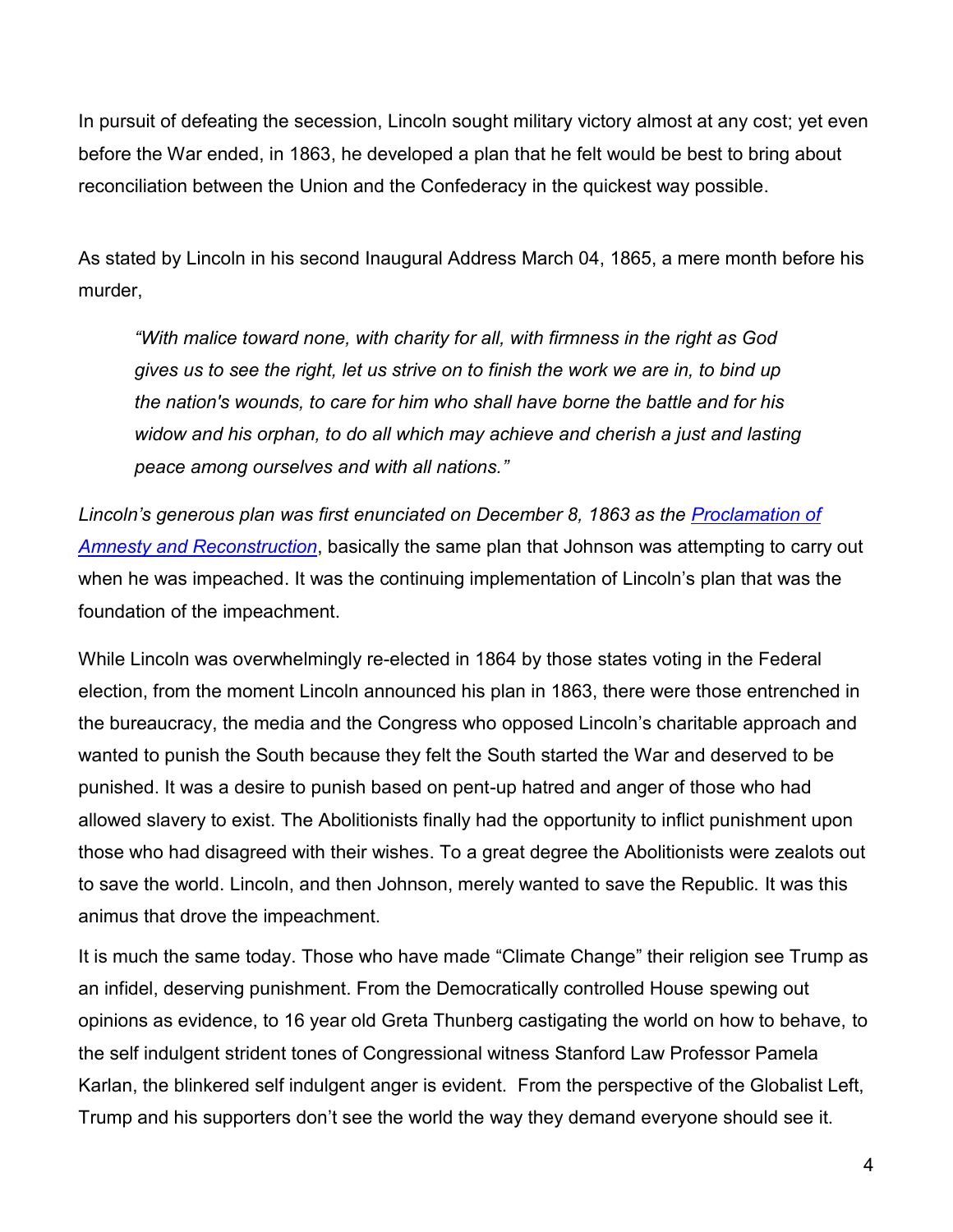Trump is brashly unapologetic about standing in the way of his enemies remaking the world according to their plans. It was the same in 1868 – Johnson didn't see the Reconstruction the way the abolitionist zealots demanded he see it. He too was in their way.

The Radical Republicans leading the opposition to the Lincoln / Johnson Plan ultimately assumed control over the more moderate wing of the Republican Party. These northern Republicans, in and out of government, had, for the most part, been fervent Abolitionists before the Civil War, and they brought their agenda into the post War Reconstruction – primarily their intent was to punish the South and extend citizenship to all former slaves.

While citizenship for freed slaves seems perfectly logical today, it wasn't in 1865. Those former slaves now being considered for citizenship had just recently been considered property. Even ending slavery was still intolerant to many. It was the force of arms, not a change of hearts that decided the issue. The Thirteenth Amendment was yet to bring finality to the practice of slavery. Rightly or wrongly, morally or immorally, equality and citizenship for freed Negroes was a bridge too far for many to cross so soon after the War. Lincoln understood that while change would come, it would come slowly. He firmly believed that the first order of business was to heal the Union. The Radical Republicans disagreed. Their agenda had been abolition, freedom and full citizenship going into the War. They had no intention of slow walking the issue after the War.

When the "Ten Percent Plan," as it was popularly called, was announced in December 1863, the Union Army had already occupied several Confederate states, and some of those states were preparing to reconstruct their governments. Lincoln's reconstruction plan established a process through which this postwar reconstruction could come about quickly.

The Congress at that time consisted of none of the Southern States. It was dominated by Republicans, the Party of the President; yet Lincoln would choose a Southern Democrat Senator from Tennessee who had refused to join the secessionist movement as his 1864 vice presidential candidate – creating what was called the "Unity Ticket." Lincoln hoped this choice would appeal to the South and help establish a more inclusive Federal Government. It was a popular choice and Lincoln easily won re-election. The choice though was not liked by all. And just like today's "Never Trumpers," there were those in 1864 who took an immediate dislike to Johnson; which eventually was to build into a frenzy of pure animosity and hate.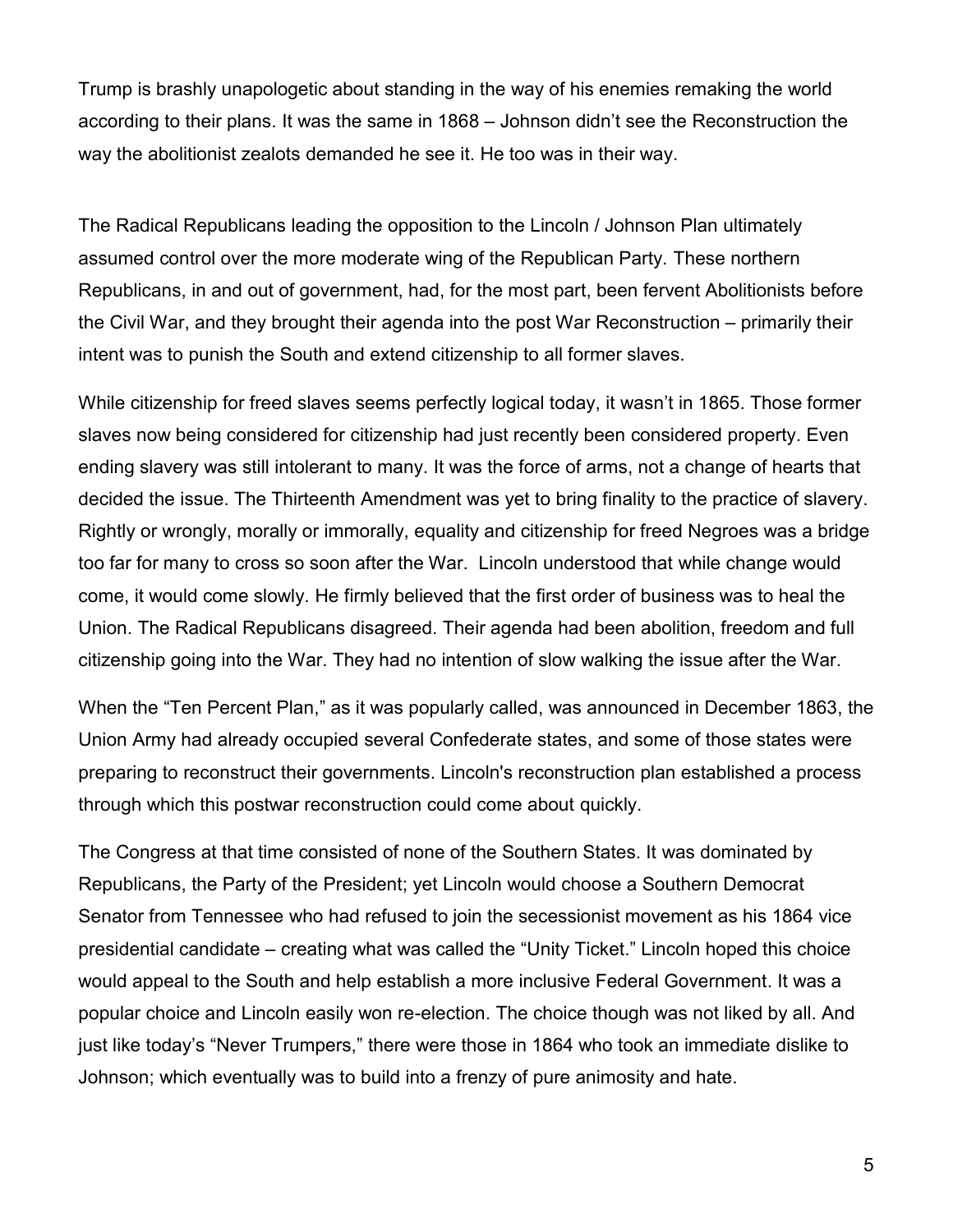President Lincoln wanted to end the war quickly, fearing that a protracted war would lose support, and the potential for reuniting North and South might become impossible if the fighting did not stop quickly.

Lincoln's goal was not to punish southerners or fundamentally change southern society. Lincoln saw Federal involvement in Reconstruction as a short term measure, an umbrella under which the Confederate States would draft new constitutions, allow Federal troops to be removed from the Southern states and quickly allow the United States to become what it had been before the War.

The one great exception to an assumption of pre-war norms was the institution of Slavery. Under his authority as Commander in Chief, Lincoln had issued the Proclamation Emancipation which became effective in January 1863. It was an Executive Order, and its reach only extended as far as the Army's presence, and against those states in rebellion, and had no continuing legal authority; in fact Lincoln was aware that it might be overturned by the Supreme Court. The authority to permanently and ubiquitously end slavery would come from the Thirteenth Amendment, which was passed by the Senate on April 8, 1864, and by the House on January 31, 1865. The Amendment still needed ratification by three quarters of the states, including the Southern states that had formed the Confederacy. The Amendment was only ratified by the required number of states on December 6, 1865 – several months after Lincoln's death on April 15th 1865.

But, in early 1864 Lincoln wanted as few impediments as possible to acceptance of the proposed Thirteenth Amendment, hoping that a conciliatory Reconstruction would be much more amenable to the former secessionists and allow the country to mend its wounds and move forward. The proposed Amendment was not universally supported in the Congress, which was still without full Southern representation; it took a delayed second vote in the House to reach the two thirds required majority for passage. Several Southern states and even northern New Jersey initially rejected the Amendment. Texas finally ratified in 1870, and the last state to ratify [the Amendment](https://www.usconstitution.net/constamrat.html) was Mississippi in 1995.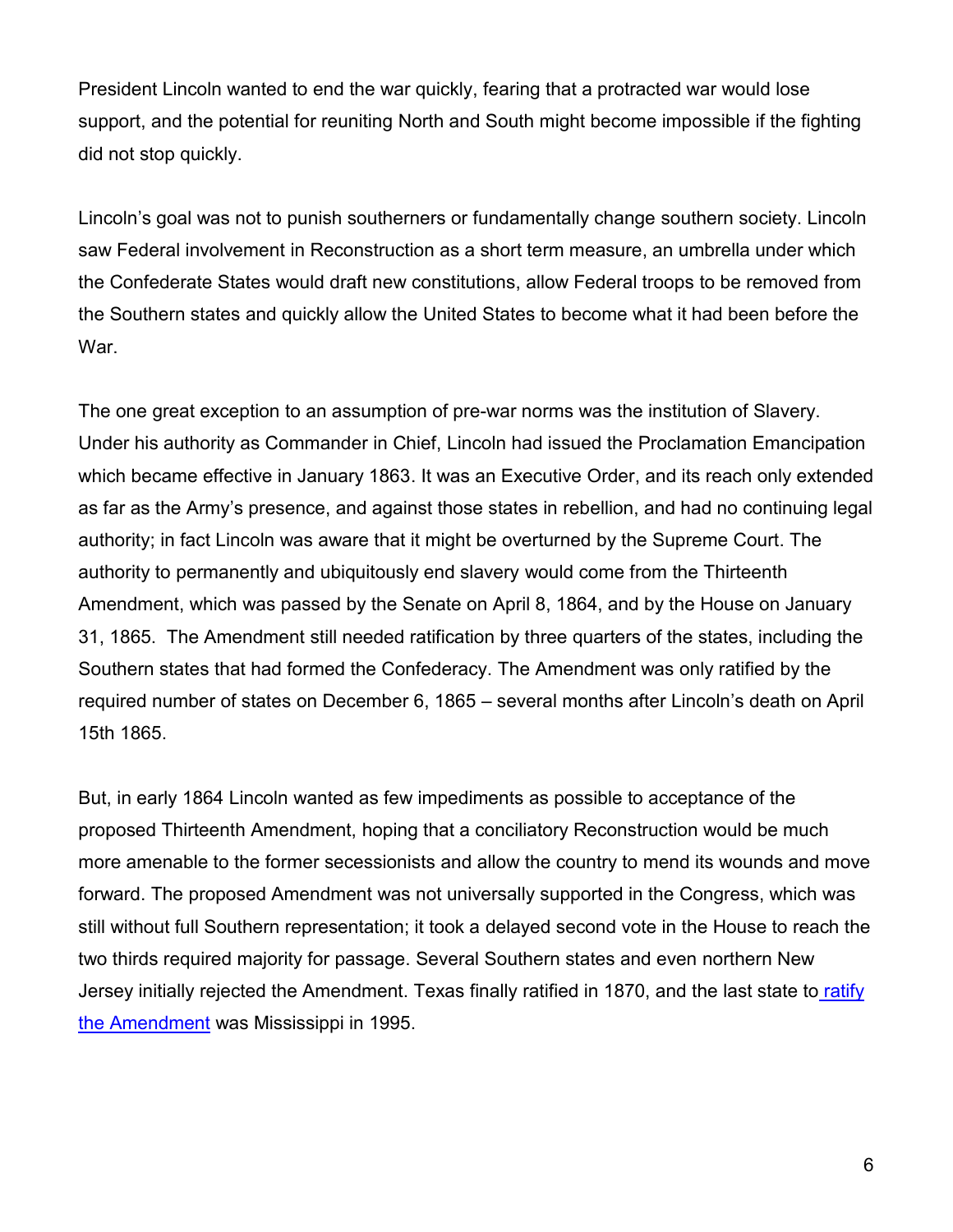One of the last acts passed with Lincoln's approval was the Freedman's Bureau Bill, passed on March 3, 1865. It was intended as a short term one year oversight program to help former slaves with food, housing, education, health care, and paid employment with landowners.

Putting the issue of slavery aside, much of the country still was very much opposed to an overly powerful central government, which the Civil War had indubitably created. Although later rescinded as unconstitutional until the passage of the Sixteenth Amendment, Lincoln had imposed an income tax to fund the War – in direct contradiction the "no direct capitation" clause in the Constitution. Johnson's concerns over an inordinately powerful central government were well grounded and shared by many others.

As much as slavery underlaid the War, there were many in the North who were willing to say "good riddance" to the South, and be done with those states. It was only military necessity and sheer political will coupled with a strong abolitionist news media that allowed the Abolitionists and their Congressional cadre of Radical Republicans to force the Federal government into making slavery the overriding issue during and after the conflict.

Lincoln understood the sentiment of the country. He created his reconstruction plan accordingly, the basic tenet of the plan being a general pardon (with certain exceptions), a return of most property (except slaves) and a requirement that once 10% of a state's population had sworn an oath of allegiance to the United States, that state would be considered as having been brought back into "*[their proper practical relation with the Union](http://hd.housedivided.dickinson.edu/node/40393)*" (Lincoln's last speech, April 11, 1865). Lincoln had insisted that the states were never out of the Union, and that it was only certain citizens who were in rebellion. His goal was to restore the original relationship between the South and the North.

Objections immediately –

The Radical Republican coalition which felt the South needed to be treated more harshly and punished proposed the Wade–Davis legislation in July 1864. The bill treated the Southerners as traitors. Overall it highlighted how differently Lincoln and Radical Republicans wanted to deal with the Confederates. Lincoln felt the bill undercut and threatened his approach to dealing with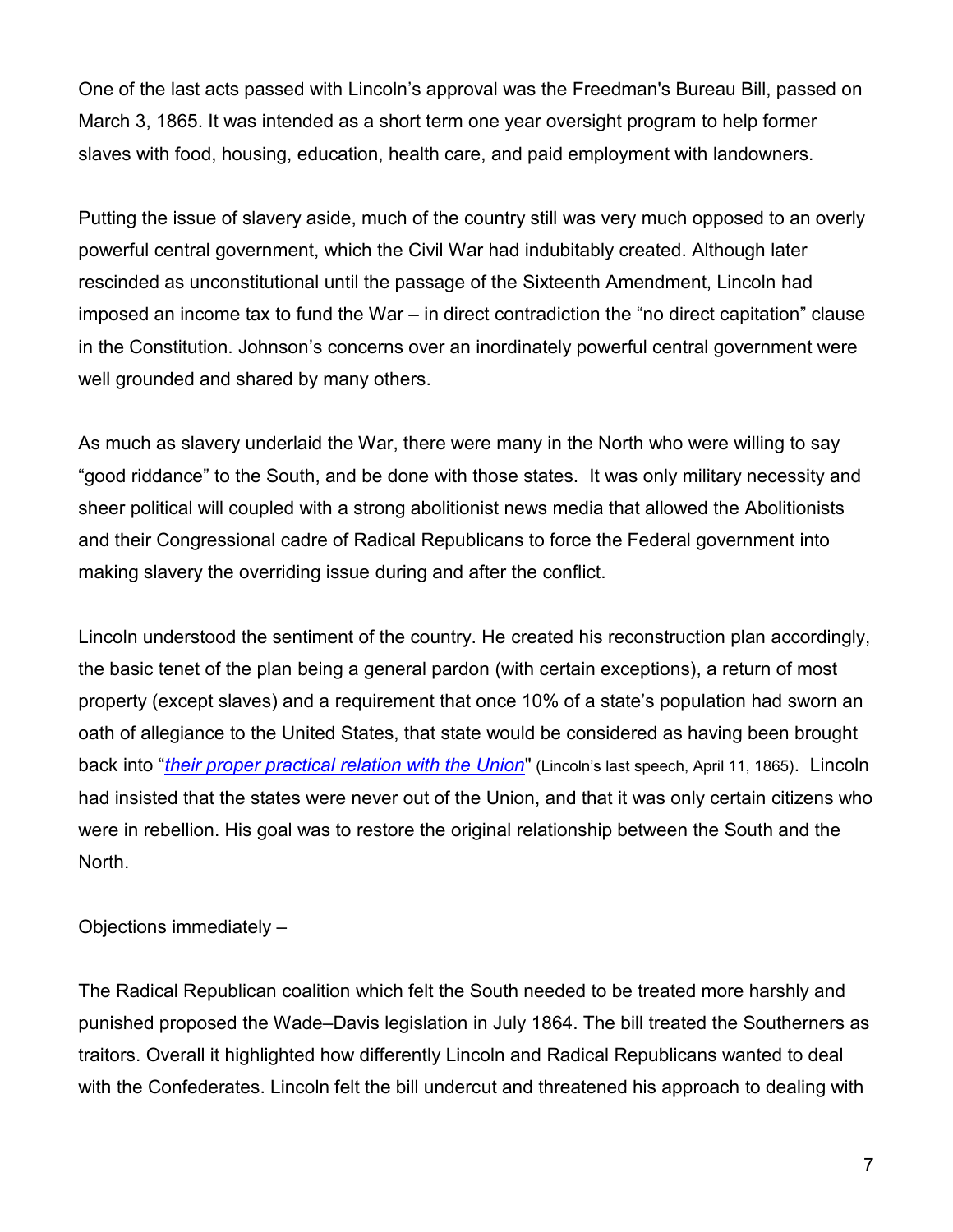the South, and vetoed the Bill, infuriating the Radicals, and setting the stage for the later conflict with the less popular and more politically vulnerable Democrat Andrew Johnson.

The Ten-Percent Plan specified that a southern state could be readmitted into the Union once 10 percent of its voters (from the voter rolls for the election of 1860) swore an oath of allegiance to the Union.

As regards pardons, Lincoln based his authority to decide who would receive pardons from Article Two, Section Two of the Constitution. "*...he shall have Power to grant Reprieves and Pardons for Offences against the United States...*" Still, the Congress objected to Lincoln's choice of pardons and raised even more objections to Johnson's choices when he ascended to the Presidency. Those who disagreed with Lincoln's magnanimous policy – became more vocal after his death, stirred on by the ardent Abolitionist Radical Republicans.

Like today's situation with president Trump there were those surrounding Lincoln who opposed Lincoln's policies and worked against him as much as they could. They were in the news media, in Congress and in Lincoln's own Cabinet. Among those vehemently opposing Lincoln's policies were Secretary of War [Edwin Stanton,](https://en.wikipedia.org/wiki/Edwin_Stanton) House Representative [Thaddeus Stevens](https://en.wikipedia.org/wiki/Thaddeus_Stevens) of Pennsylvania, who would eventually act as prosecutor for the Impeachment, and the very influential **Horace Greeley**, editor of the leading Radical newspaper, the New York Tribune.

[In 1998,](https://www.cnn.com/ALLPOLITICS/time/1998/12/15/johnson.html) during the Clinton impeachment, Adam Cohen of CNN recalled the bitterness of the Johnson saga. The bitterness of 1868 has an even stronger comparison to 2019.

*"Greeley, king of the pro-impeachment sound bite, called Johnson "an aching tooth in the national jaw, a screeching infant in a crowded lecture room," and said, "There can be no peace or comfort till he is out." ... One Republican Representative denounced Johnson as "an ungrateful, despicable, besotted traitorous man--an incubus."*

Secretary of War Stanton was the staunchest opponent of Johnson's policies, a holdover from Lincoln's administration during the War; and was able to thwart much of Lincoln's, and then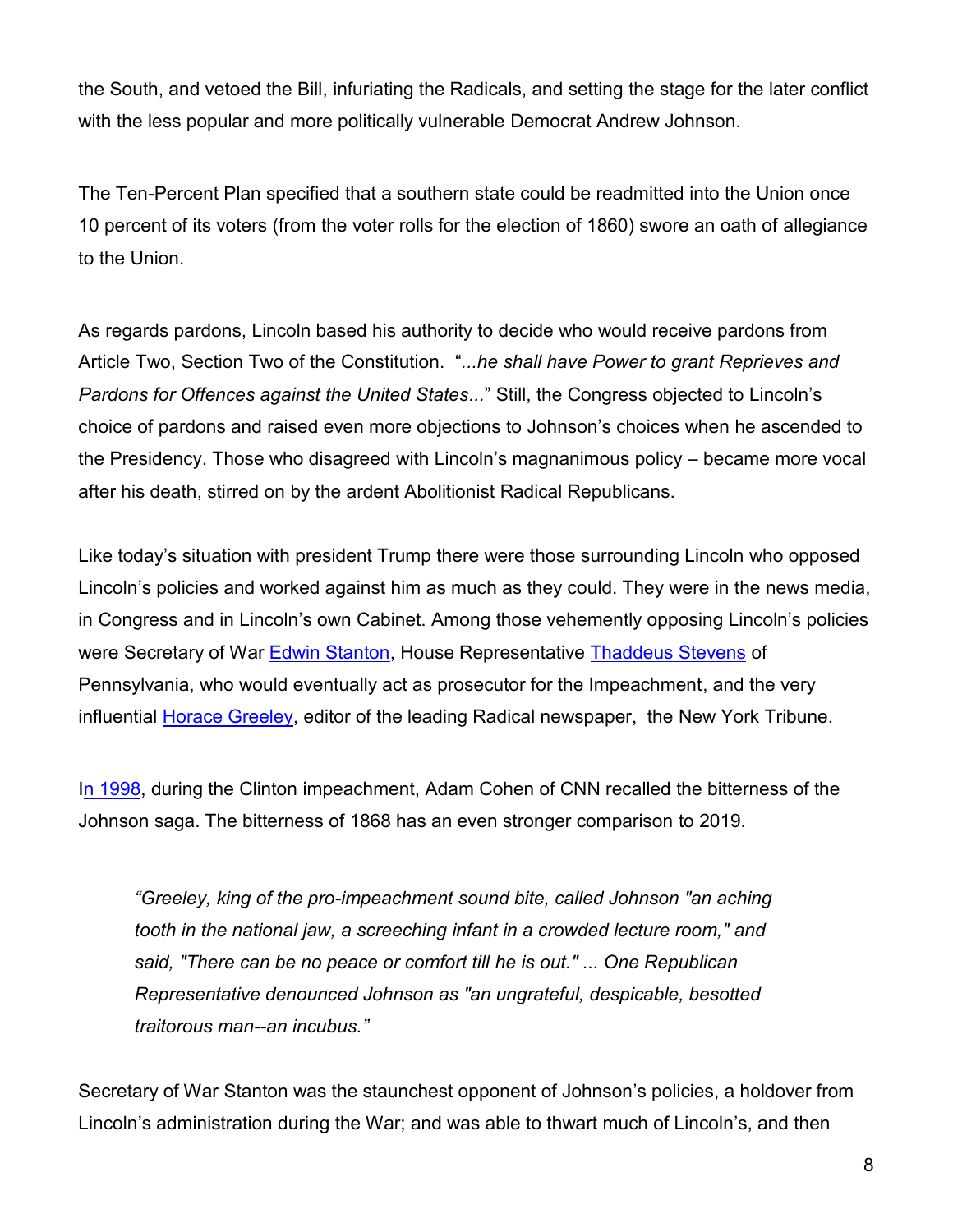Johnson's intent because of the tremendous power and influence he had accrued during the War. Supporting Johnson was well respected Secretary of State William Seward, of "Seward's Folly" notoriety – the purchase of Alaska. He was an early proponent of eliminating slavery, and became a confidant of Lincoln, remaining loyal to Johnson during the entirety of Johnson's administration.

Johnson has been described as having none of the charisma of Lincoln; and as a Democrat from Tennessee he was immediately disliked by the Radical Republicans as soon as he disavowed the Radicals when he became Lincoln's Vice President. Johnson came to the Presidency as the [Civil War](https://en.wikipedia.org/wiki/American_Civil_War) concluded. Like Lincoln he favored a quick restoration of the [seceded states](https://en.wikipedia.org/wiki/Secession_in_the_United_States) to the Union with as few impediments as possible; again, like Lincoln, making it as amenable as possible for Southern and Northern moderates to find common ground and align in reconstructing the Union as a whole.

Lincoln's and then later Johnson's [reconstruction plan](https://teachingamericanhistory.org/library/document/proclamation-of-amnesty-and-reconstruction-2/) -

Johnson allowed all southerners, except for high-ranking Confederate army officers and government officials, to be granted a full pardon, continuing Lincoln's policy of generously granting pardons. He favored strong state government and states' rights and felt that it was not the place of the Federal Government to be involved in the economic and social affairs of a state and its people – this included not dissolving the plantation system, not reorganizing the southern economy, not legislating specific civil rights protections for the Negroes. He allowed the return of all property except slaves (a continuation of Lincoln's promise to the South.) But, to Johnson's consternation, some Southern Senators who had been involved in the Civil War and granted pardons were denied their seats once the Radicals controlled the Congress.

Johnson faithfully oversaw new constitutions for the Southern states provided they ratify the Thirteenth Amendment, which formally abolished slavery. But his approach, like Lincoln's, was thought by those opposing him to be too generous for a state's re-entry into the Union. On the other hand he was thought of as not being generous enough in granting freed slaves complete equality with Whites. Because of what he wouldn't do, Radical Republicans portrayed him as a supporter of the old system of slavery.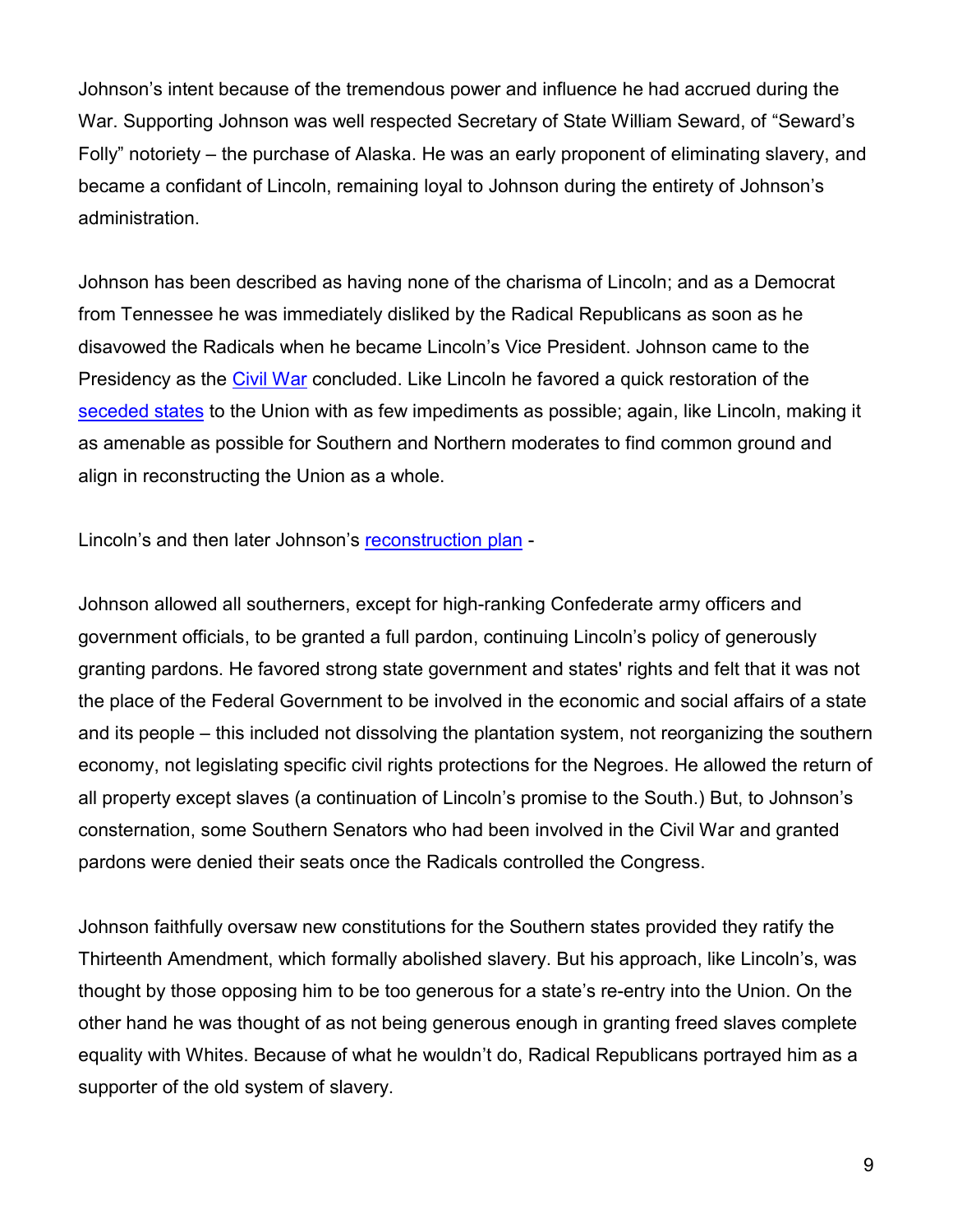During Lincoln's tenure, by 1864, Louisiana, Tennessee, and Arkansas had established fully functioning Unionist governments.

But as early as the summer of 1864, the Radical Republicans passed a bill to oppose Lincoln's plan, the Wade–[Davis Bill,](https://en.wikipedia.org/wiki/Wade%E2%80%93Davis_Bill) which made re-admission into the Union more difficult. The Bill stated that for a state to be readmitted, the majority of the state would have to take a loyalty oath, not just ten percent. Lincoln [pocket-vetoed](https://en.wikipedia.org/wiki/Pocket_veto) this new bill.

Much as the 1787 Federal Convention was influenced by the tumult of Shay's Rebellion, the election of 1866 was influenced by two anti-negro riots, one in New Orleans and one in Memphis. Although federal troops were quickly sent in to stop the violence, many Blacks were killed or wounded and several Black women raped. These events led to strong anti-Southern feelings in the North, and Republicans who demanded strong measures against the Confederate states gained complete control of the Congress. They were now able to force their will upon Johnson, and bring about much stronger, more punitive Reconstruction acts. Among other measures, the temporary one year Freedman's Bill was extended and the Congressional Radical [Reconstruction Act](https://en.wikipedia.org/wiki/Reconstruction_Act) established five military districts, removing Governors appointed by Johnson, replacing them with an Army general in each district.

While Johnson could exercise control as Commander in Chief, his authority was challenged and diminished by Secretary of War Stanton, and those in the bureaucracy responsible for enforcing laws and policies pursuant to the dictates of Stanton.

It became known that Johnson wanted to fire Stanton. The Congress moved quickly and passed the highly irregular (and ultimately unconstitutional) ["Tenure of Office Bill](https://en.wikipedia.org/wiki/Tenure_of_Office_Act_(1867))" in March, 1867, over Johnson's veto. The Bill declared that a President could not dismiss a cabinet Secretary who had been confirmed by the Senate without the Senate's consent.

The Congress had boxed in Johnson -

Johnson's attempts to remove [Edwin Stanton](https://en.wikipedia.org/wiki/Edwin_Stanton) led directly to his [impeachment](https://en.wikipedia.org/wiki/Impeachment_of_Andrew_Johnson) in early 1868.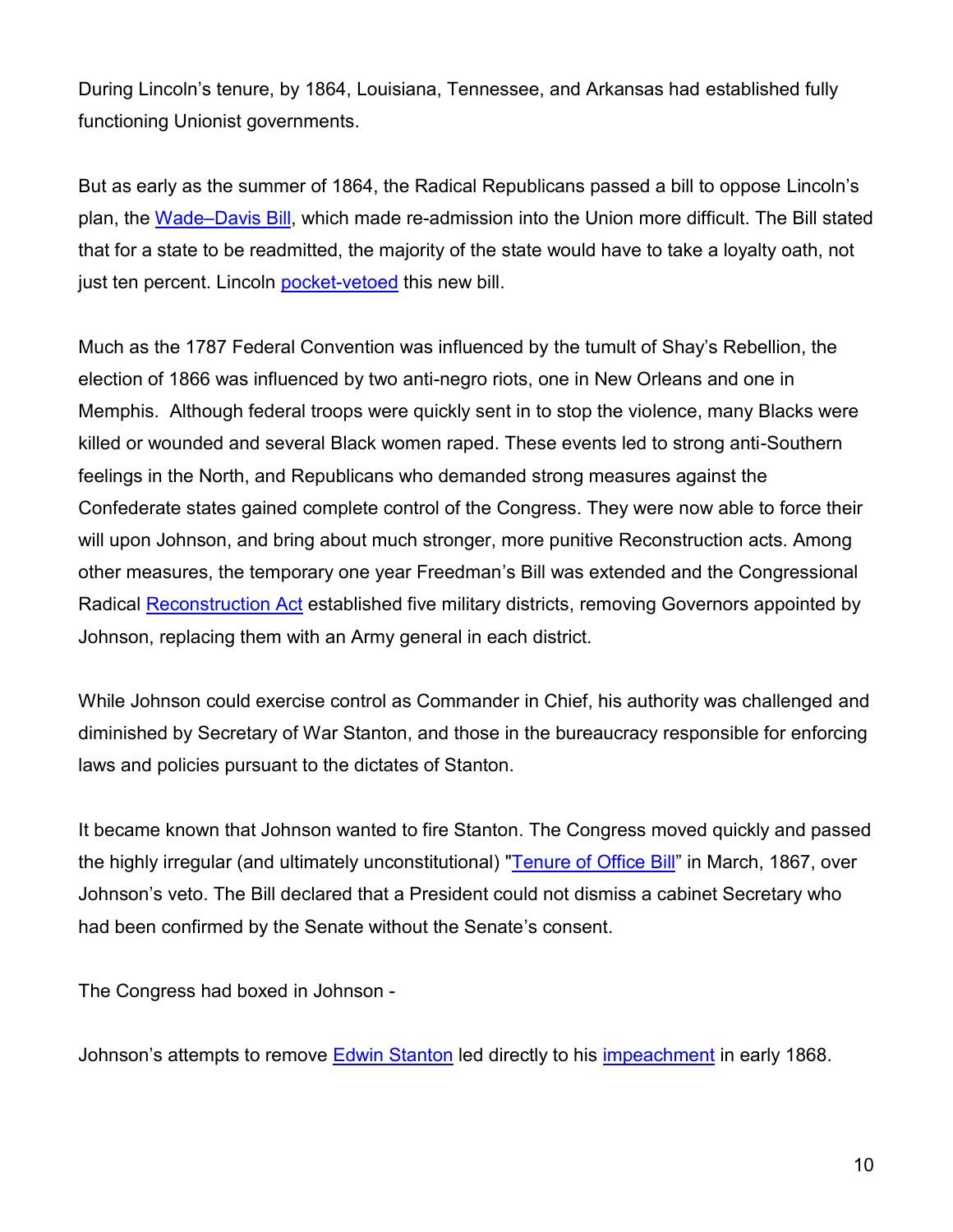It cannot be overstated that the underlying dynamics of the disagreement over policy was so strong that those opposing Andrew Johnson would take extreme measures to thwart Johnson wherever they could, ultimately setting the stage for a confrontation over an obviously legal act on Johnson's part. Johnson had committed nothing equivalent to a high crime or misdemeanor; and his one "crime," challenging an unconstitutional law, was not a crime at all.

From the man who was continually disparaged and portrayed as being hateful came these words in his 1868 State of the Union Address.

*"Our Government is now undergoing its most trying ordeal, and my earnest prayer is that the peril may be successfully and finally passed without impairing its original strength and symmetry. The interests of the nation are best to be promoted by the revival of fraternal relations, the complete obliteration of our past differences, and the reinauguration of all the pursuits of peace. Directing our efforts to the early accomplishment of these great ends, let us endeavor to preserve harmony between the coordinate departments of the Government, that each in its proper sphere may cordially cooperate with the other in securing the maintenance of the Constitution, the preservation of the Union, and the perpetuity of our free institutions."*

It can be seen clearly that the path that Johnson pursued was very much the path originally set upon by Lincoln.

The Freedmen's Bureau was an important agency of early [Reconstruction,](https://en.wikipedia.org/wiki/Reconstruction_era_of_the_United_States) assisting freedmen in the South. The [Freedmen's Bureau Bill,](https://en.wikipedia.org/wiki/Freedmen%27s_Bureau_bills) established the Freedmen's Bureau and was made a part of the [United States Department of War,](https://en.wikipedia.org/wiki/United_States_Department_of_War) as it was the only agency with an existing organization that could be assigned to the South. The Bureau started operations in 1865. In 1866, over Johnson's veto, Congress renewed the charter for the Bureau. Johnson had vetoed the bill because he felt it usurped states' rights, inappropriately utilized the military in peacetime, and would inhibit former slaves from becoming self reliant by giving them too much assistance.

After the deathly anti-Negro [riots in Memphis](https://en.wikipedia.org/wiki/Memphis_riots_of_1866) and [New Orleans,](https://en.wikipedia.org/wiki/New_Orleans_riot) Johnson's support among moderate Republicans dwindled. In the 1866 congressional elections, Republicans achieved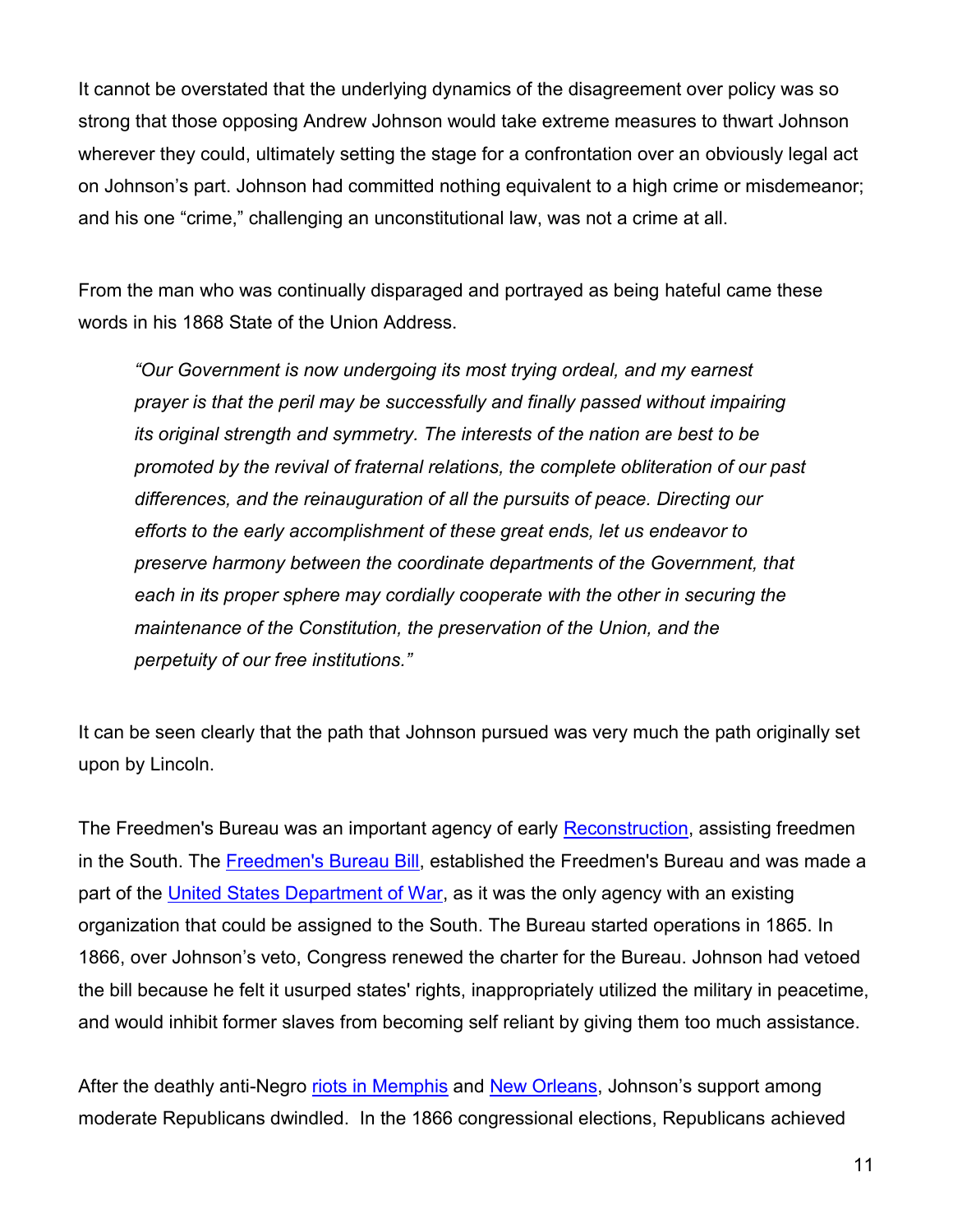large gains over the Democrats in both the [House](https://en.wikipedia.org/wiki/United_States_House_of_Representatives_elections,_1866) and [Senate elections.](https://en.wikipedia.org/wiki/United_States_Senate_elections,_1866) Republicans won a two-thirds majority of seats in the Senate. The Radical Republicans soon passed the [Tenure of](https://en.wikipedia.org/wiki/Tenure_of_Office_Act_(1867))  [Office Bill](https://en.wikipedia.org/wiki/Tenure_of_Office_Act_(1867)) on March 2, 1867. It was aimed at preventing Edwin Stanton from being fired. Never before had a President needed Congressional approval to dismiss a member of his cabinet.

The law passed by the Radical Republicans was "An act regulating the tenure of certain civil offices." Stanton was instrumental to the Radical Republicans, as they supported Stanton's military occupation proposal.

While the actual issues that separated Johnson from his detractors were policy disagreements, the Congress coyly impeached Johnson over a process crime – despite the fact that Johnson was exercising an authority every other President before him had, and which he had when he became President. The law he violated was in a sense a bill of attainder, in that it was aimed at one person for one particular act – not very different in intent from California's recent law aimed at Donald Trump, prohibiting a candidate access to the Presidential ballot if they would not disclose their tax returns.

The charges are best described by Johnson's attorney during the impeachments trial in the Senate, [Benjamin Curtis,](https://www.famous-trials.com/images/ftrials/Johnson/img/CURTIS.jpg) a former justice of the Supreme Court remembered mostly for dissenting from the majority in the Dred Scott case.

*"Senators, in all our history as a people, never before have the three great departments of the Government been brought on the scene together for such an occasion as this. We have had party strifes in our history before. Many a time the executive and legislative departments have been in fierce and bitter antagonism. Many a time before extreme party men have advised a resort to impeachment. Even as far back as the time of Washington his grand and tranquil soul was disturbed in that noted year, 1795, when he stood in antagonism with a majority in the House of Representatives upon that famous British treaty, when, upon their demand, he refused to surrender the correspondence, impeachment by the bad men of the party was then threatened. So, too, in many a subsequent day of our party contests. Oftentimes in the remembrance of men not older than myself, oftentimes when*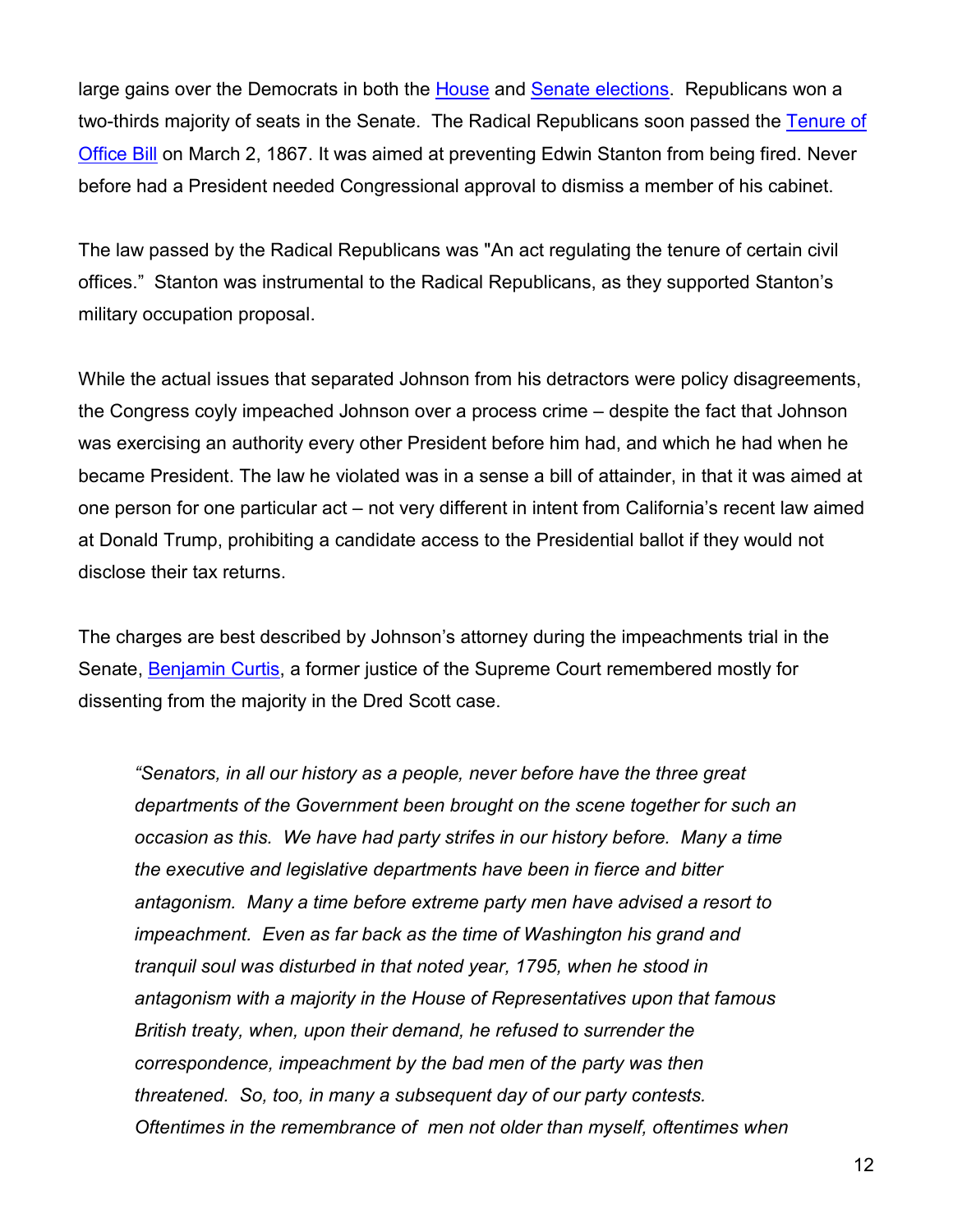*to accomplish the purposes of the party there seemed to be this way and no other way have we heard this same advice given, "This is the remedy to follow;" but, happily for us, such bad counsels never heretofore have prevailed.* 

*"This undoubtedly is a remedy within the contemplation of the Constitution, a remedy for a great mischief. Our wise forefathers saw that a time might come, an emergency might happen when nothing but the removal of the Chief Magistrate could save the nation; but they never made it to be used for party purposes. Has the time come now? Has, after the lapse of eighty years, the time at last come when this extreme remedy of the Constitution must be applied? If so, all just men will say, amen. But if, on the contrary, bad advice has at last prevailed, if this is a step at last in the interests of party, carried by the bad advice of the worst men of the party, if at last this great and august tribunal is to be degraded to carry out a party purpose, Oh, then, there remains a day of retribution for every man that participates in this great wrong, sure to come, nor long to be delayed . . . .* 

*"What new and unheard of conduct by a President has at last made a resort to this extreme remedy unavoidable? What presidential acts have happened so flagrant that all just men of all parties are ready to say "the time has come when the mischief has been committed; the evil is at work so enormous and so pressing that in the last year of his term of office it is not safe to await the coming action of the people? .. ."*

In the case of Donald John Trump, his approach to foreign policy is 180 degrees counter to the direction that Barack Obama pursued. Trump is a nationalist and his policies threaten the developing Globalist agenda, which the United States has been more and more embracing over the past several decades. There are billions upon billions of dollars at stake - from the IMF to the World Bank, to Wall Street, to the City of London – to those who suck at the teat of the Military Industrial Complex.

Trump's policies are an existential threat to what the globalists believed was a *Fait Accompli* with the election of Globalist George Soros' sponsored President, Barack Obama. Hillary